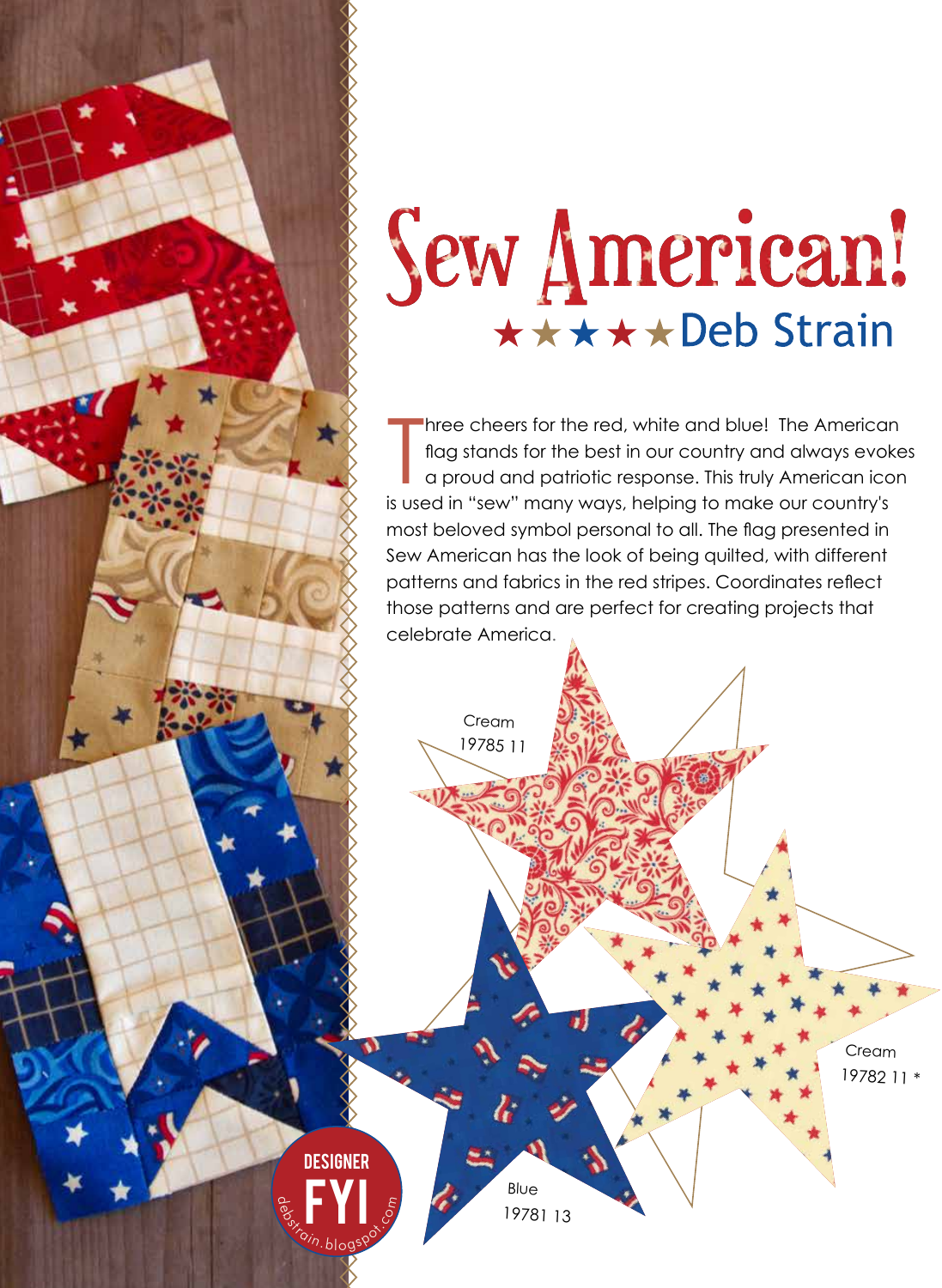

December 2016 Delivery





19781 11 \*

19783 12

19785 13 \*

Red

Red







19784 12 \*

19781 12 \*



19782 13



19784 13





19786 11



Red



Panel Reduced to show overall pattern -



19780 12 \*

T www.modafabrics.com  ${\boldsymbol{\mathcal{m}}}$  $\boldsymbol{\sigma}$ **2016 SUMMER PREVIEWS**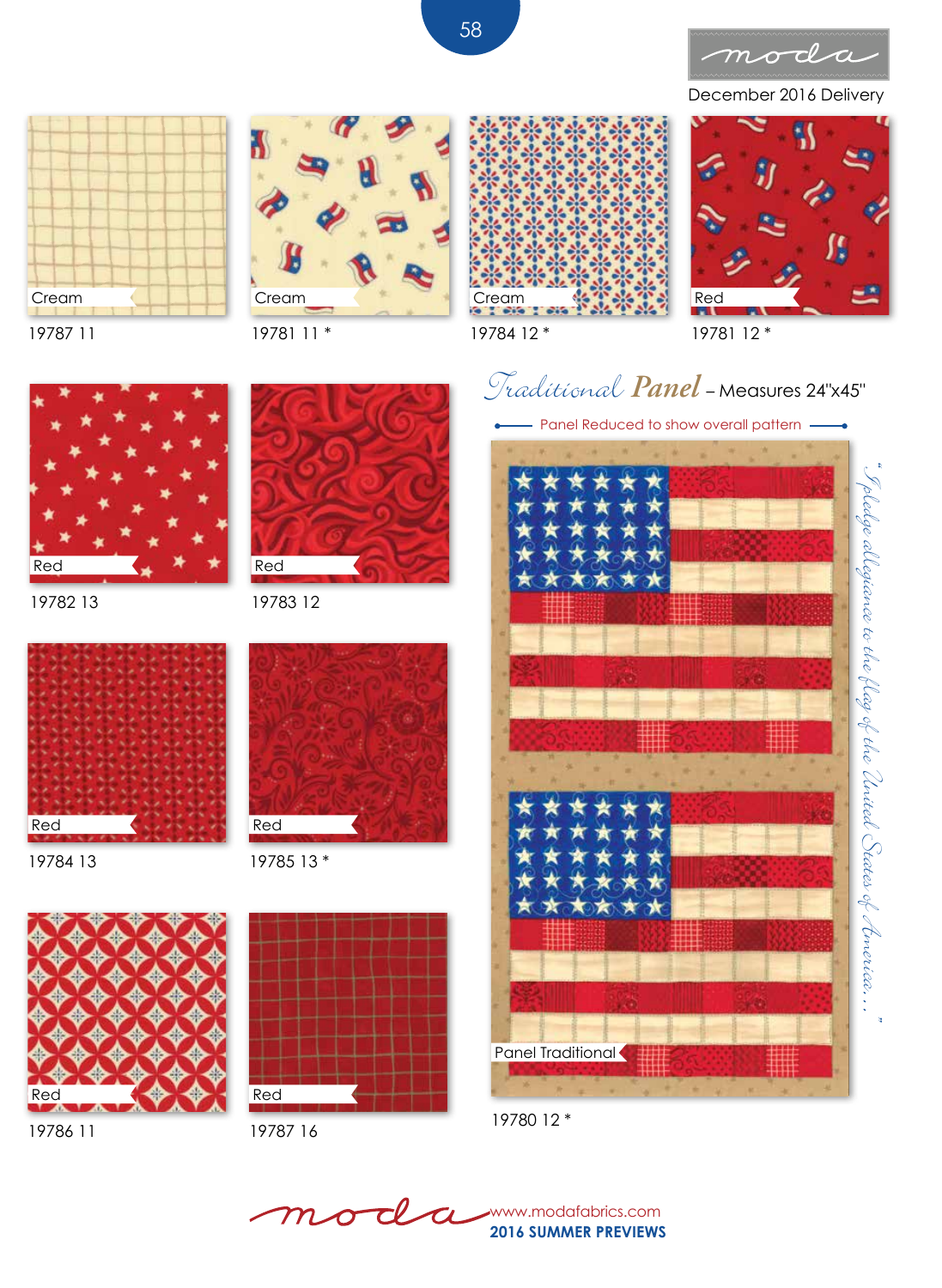







19782 19 \*



19783 14

19784 15

19781 15 \*





19787 17



19785 18

**KIT19780/CHD 1622** Proud and Strong Size: 67½" x 84½"

**2016 SUMMER PREVIEWS** mode a www.modafabrics.com